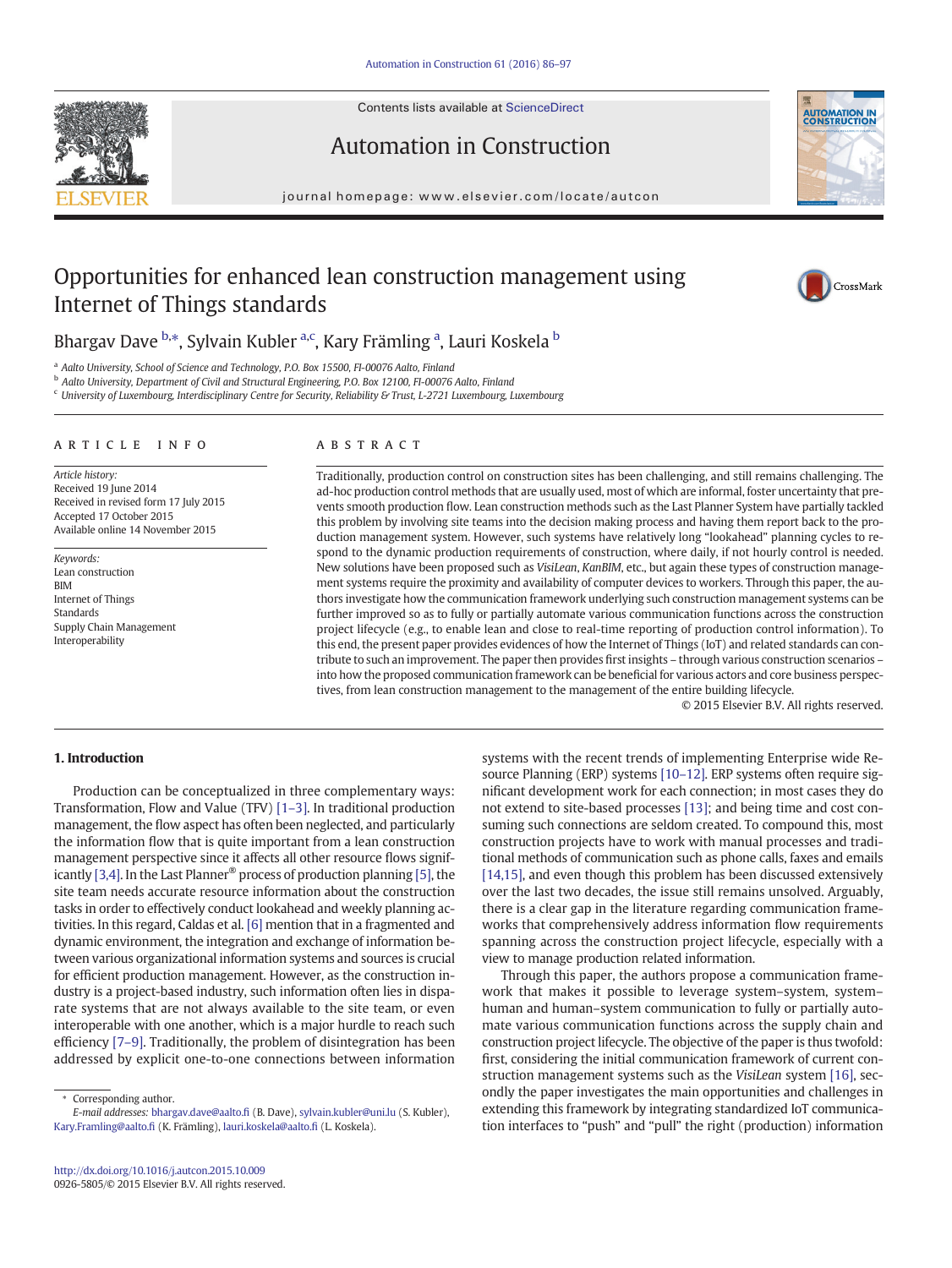to the right people and systems. Taking into consideration IoT technologies and standards becomes important in view of the rapid evolution and current impact that the IoT has in all sectors, including the construction sector [\[17,18\]](#page--1-0). According to a recent study of IDC (October 2014) about "Forecasting the Future of the Internet of Things in Europe", the number of the Installed Base of Connected Devices will pass from 9.1 Billion in 2013 to 28.1 Billion in 2020 representing 17.5% of CAGR (compound annual growth rate), and the corresponding Global Revenue Forecast of IoT businesses will pass from \$1.9 Trillion in 2013 to \$7.1 Trillion in 2020. The second objective is to deliver first scenarios and related benefits of using IoT standards as communication layer of VisiLean, or any similar system.

The paper is structured as follows: Section 2 presents the research methodology and underlying hypotheses. Section 3 defines the importance of production and information management in lean construction and gives insight into the main information streams to be tracked and controlled from head office, to site office, up to the field. [Section 4](#page--1-0) investigates how VisiLean can be used based upon the adopted IoT standard by highlighting the main benefits and challenges. First proofs-ofconcept of this lean construction management system (i.e., VisiLean relying on the adopted IoT standard) are presented in [Section 5](#page--1-0) through several construction scenarios; discussions and conclusions follow.

## 2. Research methodology and hypothesis

It is hypothesized that the ubiquitous nature of IoT communication standards will improve the efficiency of information flow over the lifecycle of a construction project. The research is methodically aligned with the design science method [\[19,20\],](#page--1-0) where the process begins by selection of a real-life problem (in this study, from the construction project lifecycle). It is followed by a thorough review of the problem area, i.e., application of information management tools to manage information flow in construction management. A framework for lean production system and project lifecycle management incorporating new communications standards is then developed. Based on the proposed framework, a prototype and use case scenarios are described, providing proofs-of-concept. The further stages of the design science method (i.e., evaluation of the framework in real-life use cases) and contribution to theory are not treated within the scope of this paper, they will be covered in subsequent publications through prototypes, and further piloted construction projects.

Before beginning to discuss the production and information management from lean perspective, it is appropriate to provide a basic definition of the key concepts used throughout the paper, namely:

- Lean Construction: refers to the application and adaptation of the underlying concepts and principles of the Toyota Production System (TPS) to construction. As in TPS, the focus is on reduction in waste, increase in value to the customer, and continuous improvement;
- Last Planner System (LPS): collaborative planning and scheduling system developed by Ballard, (2000). The system provides a detailed production planning and control workflow that tackles variability and "flow" aspects in the construction management and involves the operatives in the field in the planning process;
- Lean Construction Management System: refers to any software-based construction management that supports the lean construction management workflows, and particularly LPS. Such examples can be found in VisiLean [\[21\],](#page--1-0) KanBIM [\[4\]](#page--1-0) and LEWIS [\[22\]](#page--1-0) in the research arena, or still OurPlan<sup>1</sup> in the industry arena.

## 3. Production and information management in lean construction

In Fig. 1, an overview of workflow control on construction projects from a lean perspective is given by Howell and Ballard [\[23\]](#page--1-0) who argue



Fig. 1. Relationships between planning and control [\[23\].](#page--1-0)

that the planning function provides directions to the governing execution processes, while controls provide measurement of conformance to directives along with inputs for future planning. From this vision, two types of information flows play a crucial role in construction management, namely information flows needed to efficiently carry out long- , medium- and short-term planning tasks (flow represented by bold frames and arrows in 1), and information flows needed to efficiently execute and control production in the field (flow represented by dashed frames and arrows). Accurate and timely information availability throughout the construction project, and even beyond (i.e., use and disposal phases of the facility), is a necessary condition to optimally plan and schedule the construction tasks.

Within this context, Section 3.1 provides a general discussion on information flow and task management in production, their importance, and the main issues that remain to be solved. [Section 3.2](#page--1-0) focuses on existing construction management systems that aim to address such issues. On the basis of the opportunities and challenges as discussed in the literature, [Section 3.3](#page--1-0) gives a concise view of the paper objective.

## 3.1. Information flows for production

Within the Last Planner System (LPS), "resource flows" and "tasks" have to be considered parallelly because the realization of tasks heavily depends on resource flows, and the progress of resource flows in turn is dependent on the realization of tasks [\[24\].](#page--1-0) One of the key functions of LPS is the "make ready" process that is part of the medium term planning (often called lookahead planning), where constraints to each task are identified (constraints refer to all those activities/inputs and resource flows that are required to complete a task) [\[24\]](#page--1-0) and responsibility to remove them is assigned to task leaders (foremen, site supervisors, etc.). Researchers have discussed the importance of lookahead planning, and more particularly its role in successfully delivering construction projects (mainly due to reduced variability and improved workflow) [\[25](#page--1-0)–27]. It has also been argued that lookahead planning is one of the most difficult aspects to implement from the LPS [\[28\].](#page--1-0) One of the reasons for this is that on traditional construction projects where no software-based systems are used, there is currently no mechanism to track or anticipate the impact of identified constraints on workflow reliability before the execution week, or even until the Per-cent Plan Complete<sup>2</sup> is measured [\[30\]](#page--1-0). Researchers have put forward proposals to tackle the constraint or resource management on construction projects by providing site specific interfaces, e.g., with LEWIS [\[22\]](#page--1-0) or KanBIM [\[4\]](#page--1-0). However, these systems rely on data input provided by workers in the field, and do not necessarily extend the service to external partners in the supply chain such as subcontractors or suppliers. Additionally, the tracking of constraints availability (i.e., prerequisite resources) is quite hard as the information related to their current status is not aggregated or synchronized by any function or system [\[3\].](#page--1-0)

<sup>1</sup> [http://our-plan.com/about-pagehttp://our-plan.com/about-page](http://dx.doi.org/10.1016/j.pmcj.2014.09.005).

<sup>&</sup>lt;sup>2</sup> Percent Plan Complete helps to improve the workflow and process reliability by constantly (weekly) calculating the percentage of plan reliability and making it visible and transparent across the whole team [\[29\].](#page--1-0)